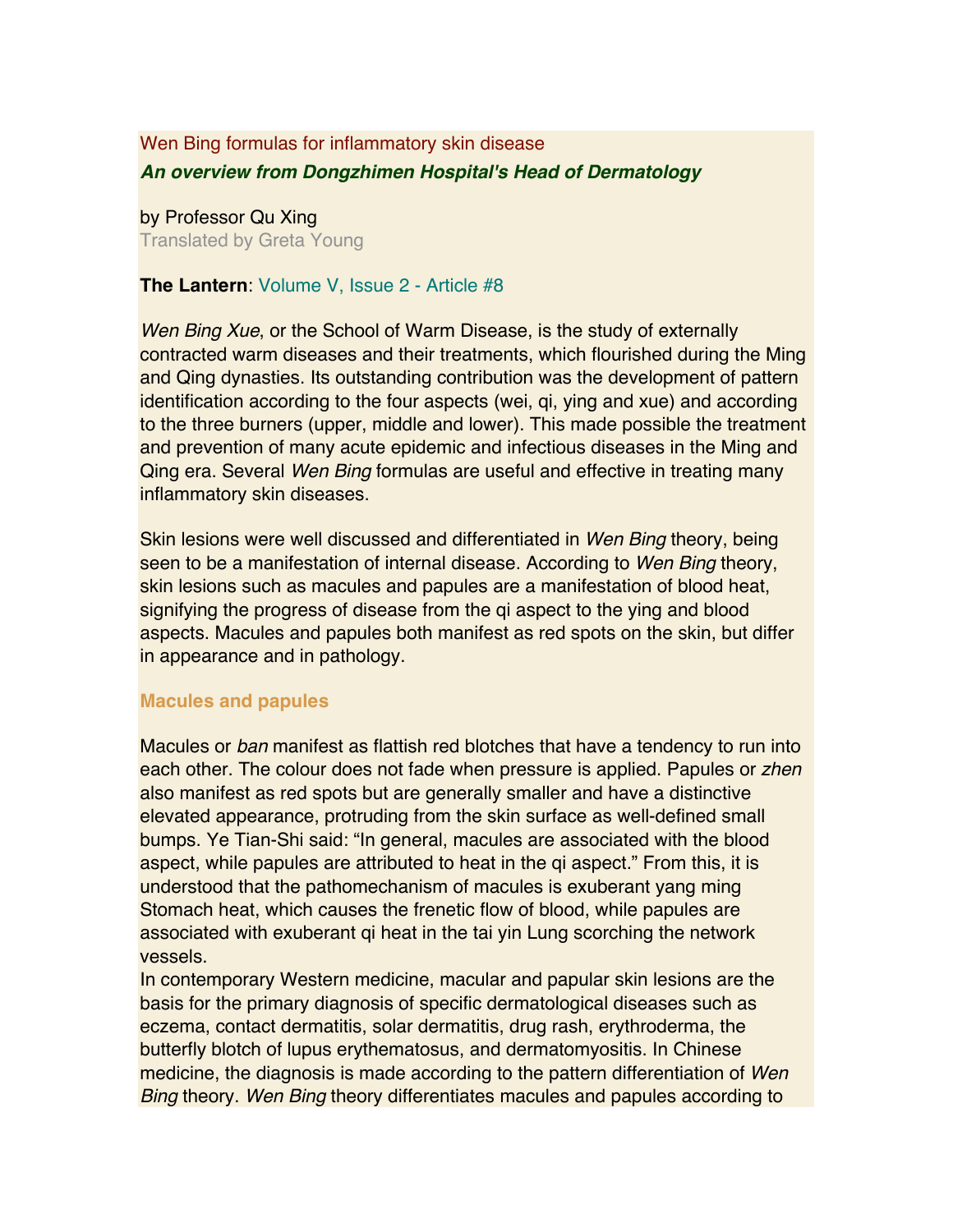the colour, whether the skin blanches when pressure is applied, and their distribution. Yu Shi-Yu in his book *Yi Bing Pian* (Chapter on Epidemic Illness) said: "A deep-red macule (*ban*) is more serious than a pale red macule and in general it is associated with blood heat". 1

#### **Wen Bing formulas in skin disease**

The general strategy in the treatment of macules (*ban*) is to use cool, acrid herbs to clear heat and relieve toxicity, and to use blood-cooling herbs to alleviate the blood heat. Wu Ju-Tong said: "The treatment for ban is *Hua Ban Tang*  (Transform Macule Decoction), while the treatment for zhen is *Yin Qiao San* removing *Dan Dou Chi* (Sojae Semen Preparatum) and adding *Xi Sheng Di*  (Rehmanniae Radix; a finer form of *Sheng Di Huang* which is less cloying), *Mu Dan Pi* (Moutan Cortex); *Da Qing Ye* (Isatidis Folium) and doubling the dose of *Xuan Shen* (Scrophulariae Radix).

A macular rash (*ban*) is generally classified as an inflammatory skin disease. Some of the frequently used Wen Bing formulas that are highly efficacious in the treatment of inflammatory skin diseases are listed here:

*Yin Qiao San* (Honeysuckle and Forsythia Powder) *San Shi Tang* (Three Stones Decoction) *Hua Ban Tang* (Transform Macule Decoction) *Qing Ying Tang* (Clear the Nutritive Level Decoction) *Liang Ge San* (Cool the Diaphragm Powder) *Xi Jiao Di Huang Tang* (Rhinoceros Horn and Rehmannia Decoction) *Qing Wen Bai Du Yin* (Clear Epidemics and Overcome Toxin Decoction)

Pityriasis rosea, referred to as *mei gui kang zhen* in Chinese medicine, generally falls into the category of a wind-heat rash. It usually begins with a large, scaly, pink patch on the chest or back, which is called a "herald" or "mother" patch. The red patches gradually spread to the chest, back, arms and legs and are characterised by slight scaling and a mild itch. When the diagnosis is wind-heat, a modification of Yin Qiao San can be used. If the colour of the rash is bright red, resembling a red rose, is itchy and has a broad distribution, then *Hua Ban Tang* (Transform Macule Decoction) or *Qing Ying Tang* (Clear the Nutritive Level Decoction) can be used to cool blood and relieve toxicity.

Solar dermatitis or sun rash is caused by exposure to sunlight. It manifests as a red macular rash, or as patches of papules. It is characterised by extreme itching and is accompanied by a thirst for cold drinks. *San Shi Tang* modified: *Shi Gao* (Gypsum Fibrosum), *Hua Shi* (Talcum), *Han Shui Shi* (Glauberitum) etc. can be used to clear heat and relieve toxicity.

Eczema has been known by various names over the ages, including *li chuang*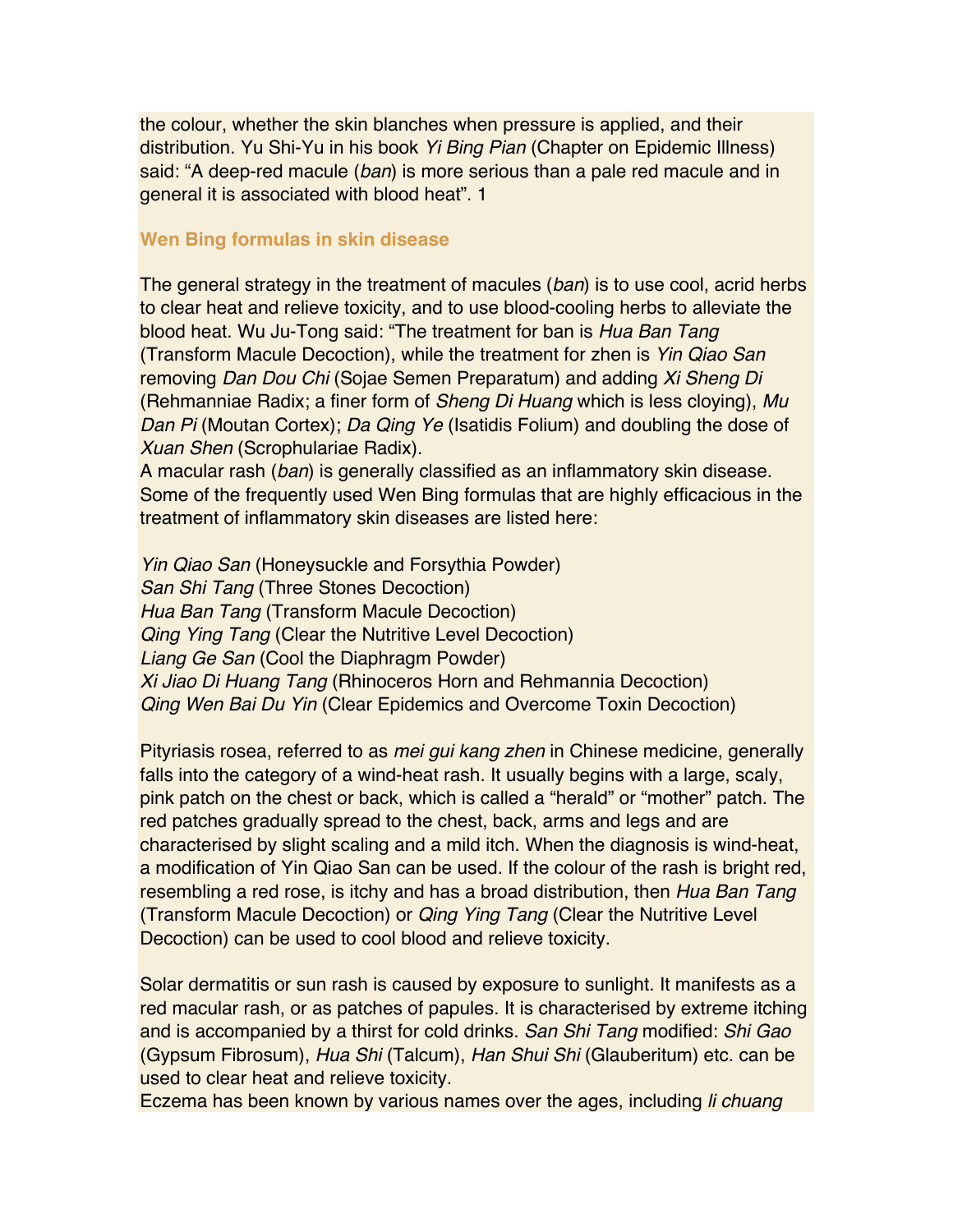(chestnut lesion), *shi chuang* (damp lesion), *shi zhen* (damp rash), and *xue feng chuang* (blood wind lesion). It is characterised by a dry, scaly or vesicular rash, with red papules and severe itching, vexation and irritability. It is attributed to exuberant Heart fire and blood heat generating wind. *Qing Ying Tang* (Clear the Nutritive Level Decoction) or *Qing Xin Liang Ge San* (Clear Heat and Cool the Diaphragm Powder) can be used with appropriate modifications.

In Chinese medicine, acute eczema, contact dermatitis and summer dermatitis can be categorised as *yin chuang* (yin lesion), *qi chuang* (qi lesion) or *shu re chuang* (summer-heat lesion). Acute eczema typically takes the form of large patches of red macules, and dense papules or papulovesicular lesions, and is characterised by severe itching; there is also thirst, irritability, scant urination, a red tongue with yellow greasy tongue coat and a slippery and rapid pulse. This is attributed to damp-heat invading the San Jiao and infiltrating the skin. There is more heat than damp and the treatment strategy is to clear heat, cool blood and disinhibit damp. Formulas include *Hua Ban Tang* (Transform Macule Decoction), *Zhu Ye Shi Gao Tang* (Lophatherus and Gypsum Decoction), *Yin Chen Hao Tang* (Artemisia Yinchenhao Decoction) with addition of such herbs as *Huang Qin* (Scutellariae Radix), *Bai Mao Gen* (Imperatae rizoma), *Che Qian Cao* (Plantaginis Herba), *Ma Chi Xian* (Portulacae Herba) and *Bai Xian Pi* (Dictamni Cortex).

Drug rash refers to an allergic reaction to drugs, and in Chinese medicine is called *yao du* (drug toxicity). The patient presents with red rash or bright red or purplish macules following medication. More serious cases can manifest with blisters or even blood blisters. There can be severe pruritus, and there is often a vigorous fever, headache, restlessness, anxiety, thirst, parched lips, dark urination, constipation, a crimson tongue with a thin, yellow tongue coat, and the pulse is thready and rapid. The rash is attributed to the transformation of the drug toxin into fire, searing both qi and blood. The treatment is to clear heat, relieve toxicity, cool blood and replenish yin. A mild case can be treated with *Hua Ban Tang* (Transform Macule Decoction) combined with *Xi Jiao Di Huang Tang* (Rhinoceros Horn and Rehmannia Decoction); a more serious case can be treated with *Qing Wen Bai Du Yin* (Clear Epidemics and Overcome Toxin Decoction).

The acute phase of discoid lupus is marked with a butterfly rash across the front of the cheeks, high fever, irritability, thirst and joint pain. The correct treatment strategy is to clear heat, cool blood, relieve toxicity and clear the rash. *Qing Wen Bai Du Yin* ingredients can be used with modifications. If there is impaired consciousness, *An Gong Niu Huang Wan* (Calm the Palace Pill) or *Zi Xue Dan* (Purple Snow Special Pill) can be used.

#### **Contraindications for venting**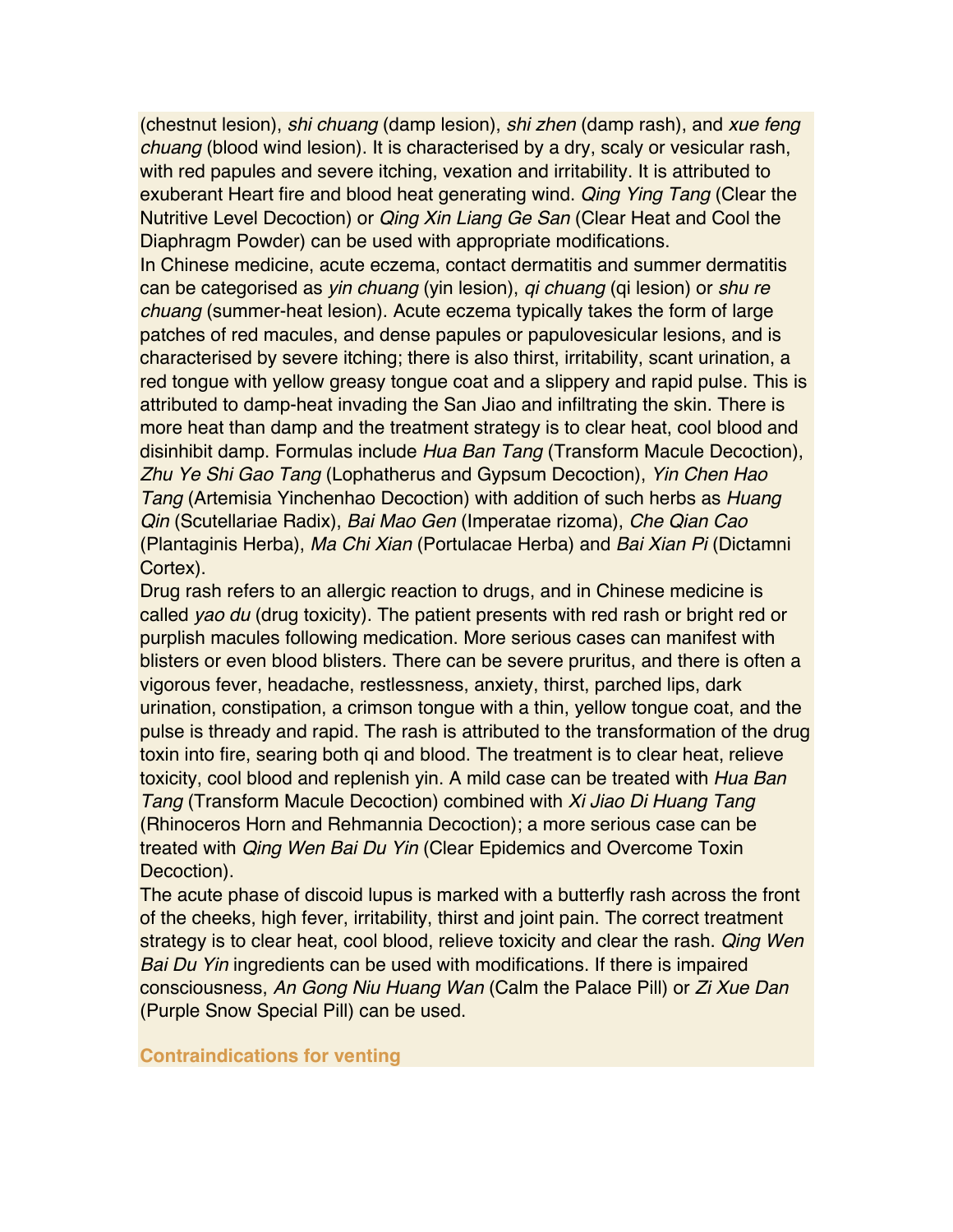According to *Wen Bing* theory, it is contraindicated to vent *ban* and *zhen*. Yu Shi-Yu, who authored *Yi Zhen Yi De* (Achievements Regarding Epidemic Rashes), said: "Fire is the root of *zhen*; while *zhen* is the sprout of fire. If a venting strategy is used, the fire will be fuelled by the wind, causing the condition to worsen." Wu Ju-Tong said: "It is contraindicated to use *Sheng Ma* (Cimicifugae Rhizoma), *Chai Hu* (Bupleuri Radix), *Dang Gui* (Angelicae Sinensis Radix), *Fang Feng* (Saposhnikoviae Radix), *Qiang Huo* (Notopterygii Rhizoma Seu Radix), *Bai Zhi* (Angelicae Dahuricae Radix), *Ge Gen* (Puerariae Radix) and *San Chun Liu* (Tamarix Cacumen) in the treatment of *ban* and *zhen*." This is because acrid, warm herbs are drying and dispersing, damaging both yin and gi, and affecting the blood.

Therefore, a venting strategy is also contraindicated in the treatment of inflammatory skin disease. The pathology of *ban* and *zhen* in inflammatory skin disease is mainly attributed to interior pathogenic fire and heat venting outward, or to pathogenic damp-heat constrained in the muscle layer. The appropriate treatment is to clear heat, purge fire, cool blood, relieve toxicity and disinhibit damp. Once the interior heat and toxicity have been resolved, the ban and zhen will clear in due course. The objective of treating skin disease is to clear the ban and zhen, and to ease the itch, which can be a source of extreme irritation and discomfort.

In early days of practice, the author had the experience of treating a 36-year-old patient who had been treated for fever and cough with a five-day course of antibiotics. The upper respiratory tract infection had cleared up but the patient had come out in a red rash that covered a considerable part of the body. Chinese herbs were used to vent the rash, but succeeded only in making the rash worse, spreading over a greater area and becoming extremely itchy. The patient also had a fever. A modified version of *Qing Wen Bai Du Yin* (Clear Epidemics and Overcome Toxin Decoction) was then used in a large dose for 20 days, after which the patient recovered.

## **Case Study 1**

A male patient, 25, presented with a red skin rash that appeared since taking sulphadimidine for a sore throat three days earlier. He had then been given an anti-histamine for the skin rash, which was not effective. He had a mild fever of 37.6o, thirst, irritability and a dry stool. His entire body including arms and legs were covered with round, oedematous red blotches with the centre being purplish red. His tongue was red with white coat and his pulse was slippery and rapid. **Diagnosis**: Drug rash; transformation of heat into toxic fire **Treatment principle**: Clear heat, relieve toxicity, cool blood and clear the rash.

**Formula**: *Hua Ban Tang* (Transform Macule Decoction) and *Xi Jiao Di Huang Tang* (Rhinoceros Horn and Rehmannia Decoction) modified. *Shui Niu Jiao* (Bubali Cornu) powder 30g; *Sheng Shi Gao* (Gypsum Fibrosum) 45g (decoct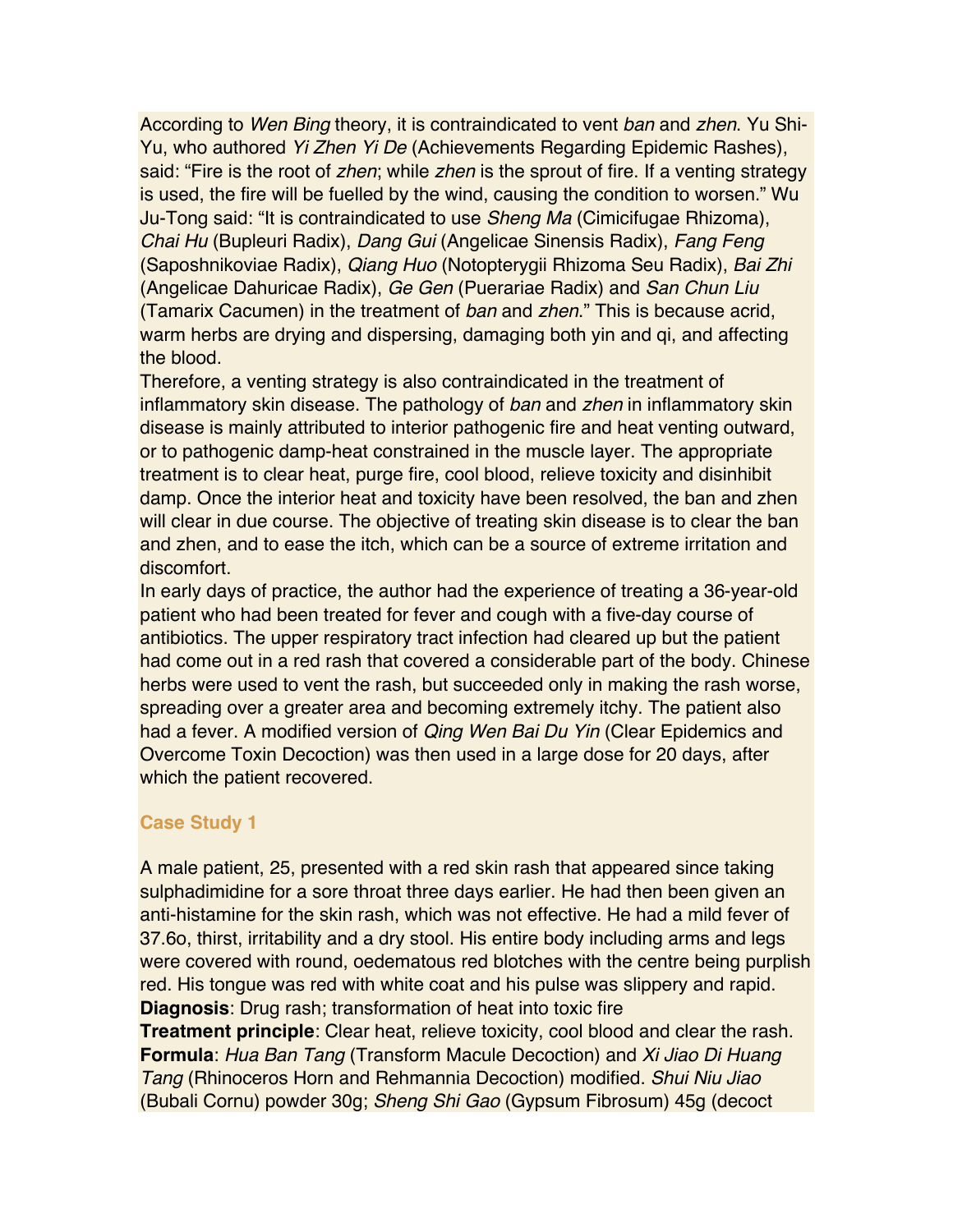first); *Zhi Mu* (Anemarrhenae Rhizoma) 10g; *Sheng Di* (Rehmanniae Radix) 30g; *Mu Dan Pi* (Moutan Cortex) 15g; *Chi Shao* (Paeoniae Radix Rubra) 15g; *Bai Mao Gen* (Imperatae Rizoma) 30g; *Bai Xian Pi* (Dictamni Cortex) 15g; *Huang Qin* (Scutellariae Radix) 10g; *Shan Zhi Zi* (Gardeniae Fructus) 10g; *Sheng Gan Cao* (Glycyrrhizae Radix) 10g.

**External application**: *Lu Gan Shi* solution (calamine lotion) to use as a wash. After five days of medication, the fever was resolved and the skin rash had improved, with the redness having faded. The itch had also eased substantially. Seven more packs of the same formula was given with the addition of *Dan Shen* (Salviae Miltiorrhizae Radix) 15g and there was complete recovery.

## **Case Study 2**

A 70-year-old female patient presented with dermatitis which had come out over her whole torso during the summer. She complained of a severe itch, thirst and irritability. There was a dense red rash densely over her chest, back and abdomen, some areas having showing ulcerated scabs. Her tongue was red with a white greasy tongue coat and her pulse was slippery and rapid.

**Diagnosis**: Summer-heat and damp constrained in the muscle layer

**Treatment principle:** Clear summer-heat, disinhibit damp and stop the itch. Formula: *Zhu Ye Shi Gao Tang* (Lophatherus and Gypsum Decoction) modified. *Sheng Shi Gao* (Gypsum Fibrosum) 30g; *Dan Zhu Ye* (Lophatheri Herba) 10g; *Sheng Di* (Rehmanniae Radix) 30g; *Mai Men Dong* (Ophiopogonis Radix ) 12g; *Mu Dan Pi* (Moutan Cortex) 12g; *Chi Shao* (Paeoniae Radix Rubra) 12g; *Shan Zhi Zi* (Gardeniae Fructus) 10g; *Huo Xiang* (Pogostemonis/Agastaches Herba) 10g; *Bai Xian Pi* (Dictamni Cortex) 15g; *Da Qing Ye* (Isatidis Folium) 10g; *Hua Shi* 10g; *Sheng Gan Cao* (Glycyrrhizae Radix) 6g. Five packs.

**External application**: *Lu Gan Shi* solution (calamine lotion) to wash the affected area.

After the five packs of medication, her condition improved and the itch was eased.

# **Key Wen Bing formulas**

**Hua Ban Tang** (Transform Macule Decoction): *Sheng Shi Gao* (Gypsum Fibrosum, crushed); *Zhi Mu* (Anemarrhenae Rhizoma), *Sheng Gan Cao* (Glycyrrhizae Radix); *Xuan Shen* (Scrophulariae Radix); *Xi Jiao* (Rhinocerotis Cornu); *Bai Geng Mi* (white rice).

**Yin Qiao San** (Honeysuckle and Forsythia Powder) modified: *Lian Qiao* (Forsythiae Fructus); *Jin Yin Hua* (Lonicerae Flos); *Jie Geng* (Platycodi Radix); *Bo He* (Menthae Haplocalycis Herba); *Dan Zhu Ye* (Lophatheri Herba); *Sheng Gan Cao* (Glycyrrhizae Radix); *Jing Jie* (Schizonepetae Herba); *Niu Bang Zi*